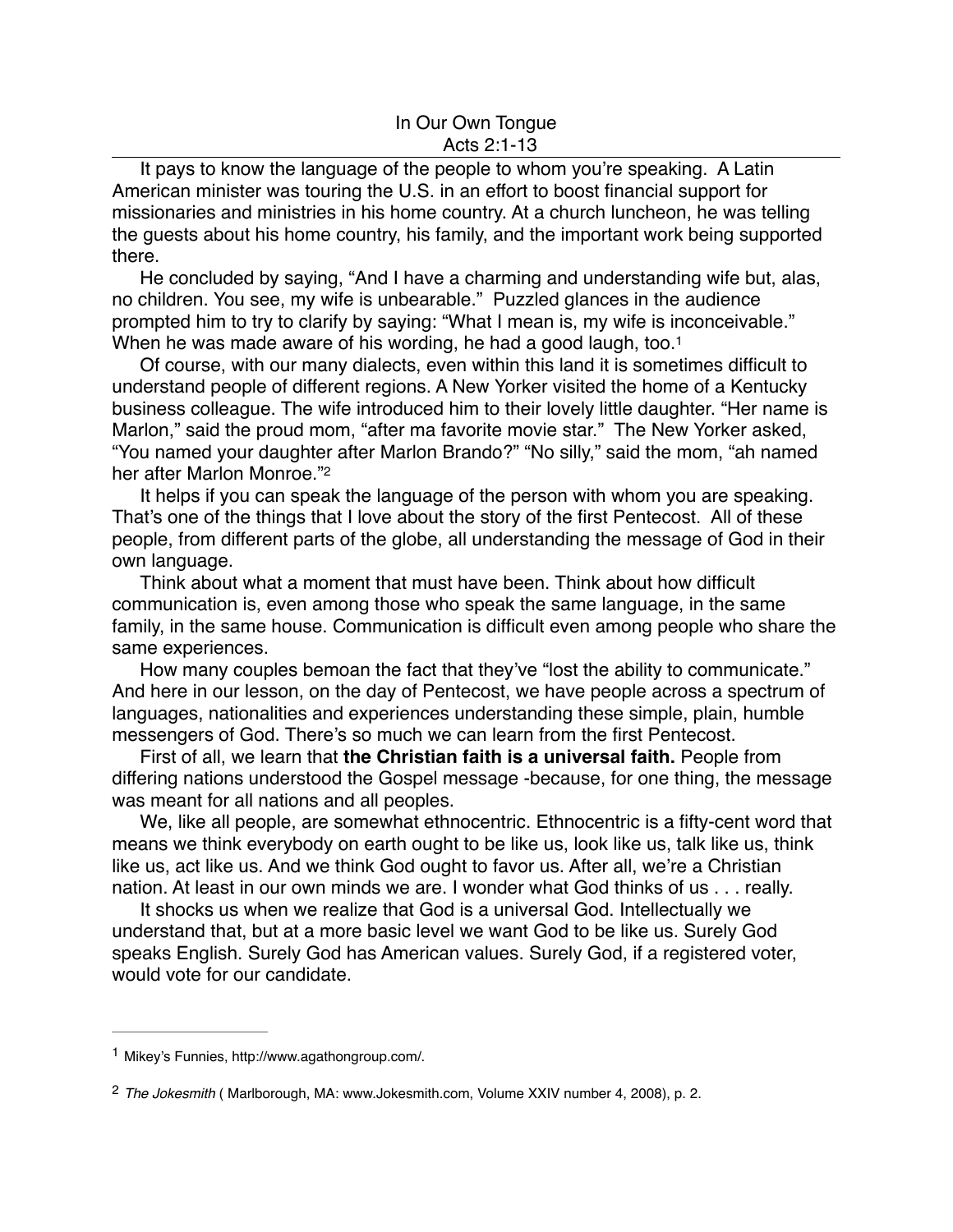And then we meet a Christian from Africa, or Asia, or Europe, and they have very different ideas about God, and we're surprised and caught off guard. We thought we had God in a box, and then realize that we've made our God too small!

There are Christian people in almost every nation in the world who see the world through the lens of their culture and think their way is the best way. God must have a good laugh at our provincialism.

God is a universal God who is Lord of the Chinese and the Congolese, of the Iraqis and the Afghans, of the Canadians and the Americans, of New Yorkers, Kentuckians, and yes, even Californian's. God has no favorites, but favors justice and righteousness and compassion and love wherever those characteristics are found.

What God seeks is the day when all of us know His love and peace, and understand that we are all brothers and sisters in Christ. The Christian faith is a universal faith.

The second thing we learn is that **God comes to us just as we are.** People from these many nations heard the Gospel spoken directly to them in their own language. Whoever we are, wherever we are in life, God speaks our language.

We don't have to have a college degree to hear God speak to us. We don't have to speak English. We don't even have to speak or hear at all. God's language is the language of the heart.

We dare not think that God speaks only to the sophisticated or the learned among us. God speaks to everyone, the smart, the dumb, the sophisticated, the simple, the privileged, the powerless; God speaks to us where we are. And while that's true of our intellectual differences, it's also true of our personalities.

Some people are quite easy going. They get along with everybody and nothing ever seems to ruffle them. Some people are very particular; they want everything done just right. Some people are party animals energized by being around others. They like the limelight and make every event they participate in more enjoyable. Some people like being in control. They're rather impatient with those who are not as action oriented as they are.

I heard about a woman who liked being in control. She made life difficult for her husband, Tom. The scary part was that she had become so domineering that Tom insisted she see a psychiatrist.

After much pleading, much to Tom's surprise, she finally agreed to go. And for two hours, while she was in the psychiatrist's office, Tom had peace and quiet, and was master of the remote control.

When she retuned home Tom asked, "How did it go? Was it helpful?" And she replied, "I'm not sure. It took most of the hour to convince the doctor that the couch would look a whole lot better on the right side of the door instead of the left."[3](#page-1-0)

<span id="page-1-1"></span>People are different. That's the way God created us. It's in our genetic code. We're different emotionally and intellectually. I'm convinced that God speaks to engineers differently than He speaks to artists. Engineers need all the nuts and bolts, the whys and hows of faith. Artists need to feel the breeze, smell the flowers, find the rainbow, touch the fabric of faith.

<span id="page-1-0"></span>James E. Myers, *A Treasury of Husband and Wife Humor* (Springfield, IL: Lincoln Herndon Press, Inc, 1994). [3](#page-1-1)